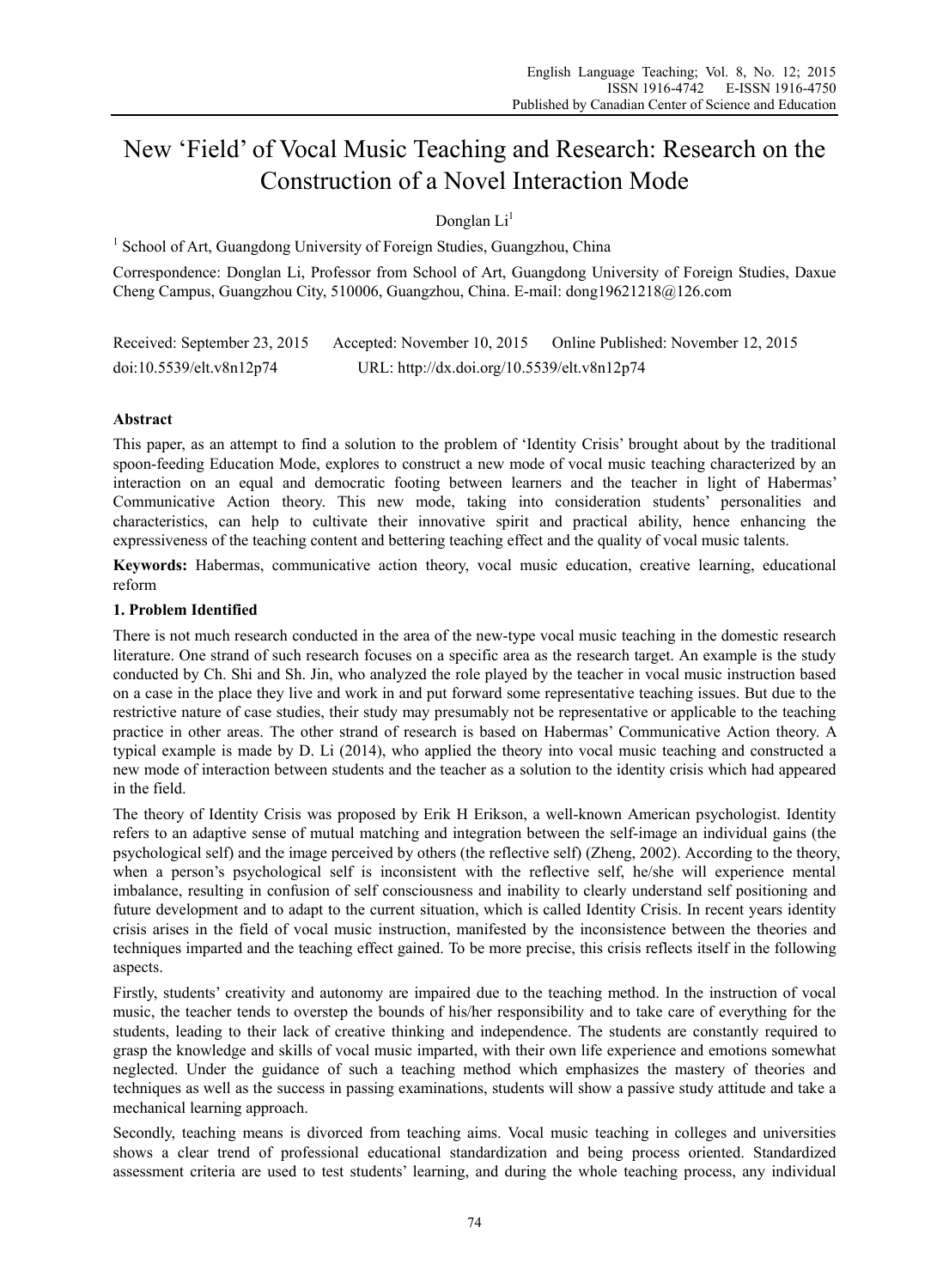expression is nowhere to be found, in which instruction and conclusion are emphasized, exploration and process are undervalued accordingly. When students' initiative in the efforts to acquire knowledge actively and to learn how to discover, cooperate and be creative is ignored in vocal music teaching, the only thing left will be cramming and standardized examinations.

Thirdly, students are emotionally alienated from their teachers. Due to the enlarged enrolment that began in 1999 at almost all the institutes of higher education in China, students can only get educated in large classes, which is also true of the case with vocal music colleges. This, in a great degree, deviates from the nature of art instruction which requires customized face-to-face interaction since it is a process of art creation and re-creation. This large-class instruction discourages emotional communication between students and the teacher. Worse still, multi campus teaching happens in many universities, in which case students do not have chance to communicate with the teacher out of the classroom, contributing further to their emotional alienation from each other.

Finally, the emphasis is placed on the imparting of professional knowledge and theories are isolated from the living world, which, covering various practical relations between man and the nature, is the environment that people's life depends closely on and the carrier of mutual interaction. As stated above, the teaching practice of vocal music in Chinese tertiary institutions has long been divorced from students' living world, concretely manifested as tedious lecturing of vocal music theories and skills, lacking the spirit of the times, hierarchy and vividness in the content and the method.

## **2. Review of Habermas' Theory of Communicative Action**

Identity Crisis in vocal music teaching originates from the adoption of instrumental rational thinking during the teaching process. Instrumental rational thinking treats teaching practice as a tool-making process following a set of technical regulations and rules (Huan, 2002), and in this thinking pattern, students are not respected as the subjects of teaching activities but regarded as tools made by following a certain mechanism for a certain purpose (Han, 2004). When students are perceived as the object to stuff theories and skills in, Identity Crisis occurs. To overcome this crisis, the instrumental rational thinking needs to be cast aside, the relationship between students and the teacher needs to be re-examined and educational regularities need to be abided by as well.

The theory of Communicative Action, proposed by Jürgen Habermas, the most well-known sociologist, philosopher and thinker in contemporary Germany, attaches importance to the equal subject status of the interactive parties, showing full respect to individuals' self consciousness and emotions, realizing the self-perceived value of those involved in the interaction and hence achieving an unity between the psychological self and the reflective self. It provides a good way to overcome the instrumental rational thinking and the Identity Crisis. The application of this theory to vocal music teaching can bring about the following three effects.

Firstly, it makes possible an equal conversational relationship between students and the teacher. The core concept of Habermas' Communicative Action theory is communicative rationality, different from the instrumentally rational thinking pattern in that it regards both parties as an equal conversational participant in the interaction while the latter treats one party as a superior and the other subordinate. In more detail, the conversation between these two equally important participants is free from any compulsion and constraints, and based on the full respect of the self-awareness and emotions of each individual, the two parties can fully communicate and completely understand each other so as to realize their values in social activities and therefore the meaning of life (Yin, 2003).

Secondly, it clarifies the mode of the conversation between students and the teacher, realizing the incorporation of each other's living world. According to the theory, these two equally important participants can have equal and free interaction through honest and sincere dialogues, and after they have understand each other's life experiences and emotions, their living worlds can blend harmoniously.

Thirdly, it contributes to the establishment of a new-fashioned vocal music teaching method through equal dialogues and deepened communication between students and the teacher. The application of this theory can help overcome the Identity Crisis brought about by instrumental rationality and bypass the harms induced by traditional spoon-feeding teaching mode. This new type teaching, students-centered, takes into consideration the expression of students' personalities and respect of their self-images and emotions. It will enable educators to foster students' innovative spirit and practical ability before improving vocal music teaching.

## **3. Construction and Discussion of the New Interactive Mode**

Applying Habermas' Communicative Action theory to vocal music teaching is a reform of the traditional teaching mode as it highlights students' status as big players and gives full play to their initiative and creativeness, based on the understanding of students' life experiences and emotions as well as the teaching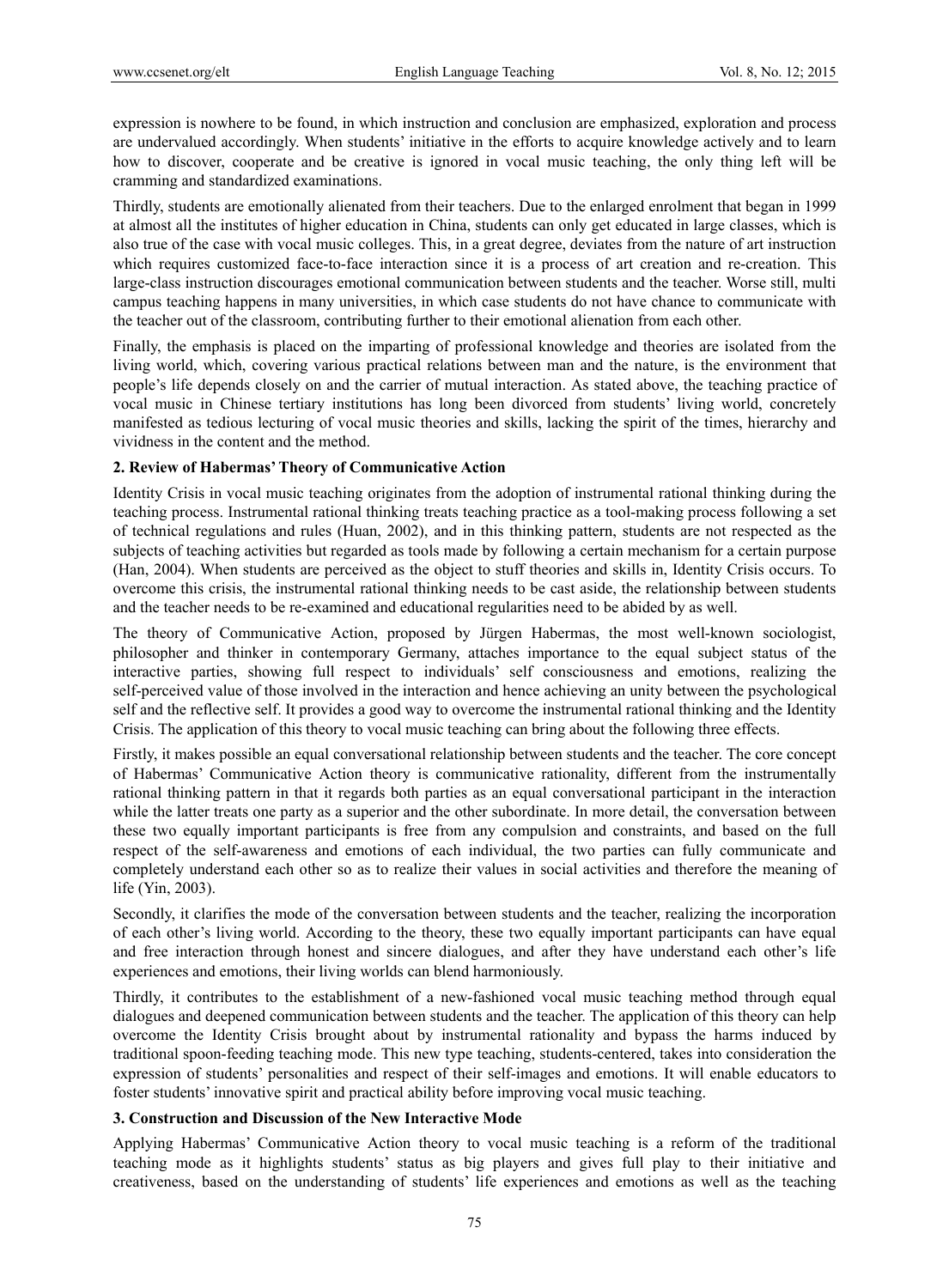content as the subject around which students and the teacher interact with each other. In this sense, students can experience the essence and value of vocal music teaching content in their own living world and use vocal skills and theoretical knowledge in their own situation so that students' personality development and the progress of vocal music can keep pace with the times in the meanwhile. And the ultimate goal of vocal music teaching will be achieved and a new generation of vocal music talents will be cultivated. The author applies the Communicative Action theory to her own teaching practice trying to provide some ideas on the construction of the new communicative mode of vocal music teaching, which is illustrated as follows.

#### *3.1 From 'Passive' to 'Active'*

First and the foremost, students' leading role needs to be ensured. In the traditional teaching process, the teacher's spoon-feeding method renders the relationship between students and the teacher one of 'superior' and 'subordinate'. This passive teaching mode wears down students' interest in vocal music learning and imprisons their independent thinking ability. However, the Communicative Action theory emphasizes equal relationship between both sides of the interaction. Teaching itself is an interaction between students and the teacher, with the goal realized through dialogues between both parties. In practical vocal music teaching activities, especially those competitive ones, students' leading role stands out even more, while the teacher, as the organizer and instructor, can create a relaxing and encouraging learning environment based on equal mutual communication to inspire students to experience and feel by themselves.

Second, 'heuristic' teaching and 'creative' learning need to be adopted by which to realize the conversational relationship between students and the teacher. The teacher, by putting Communicative Action theory into practice, can inspire students' thinking and stimulate their curiosity and create an atmosphere in which students will be encouraged to think and to practice creatively. When students' interest in raising questions and seeking answers through exploration and practice is fostered, then a perfect unification of 'heuristic' teaching on the part of the instructor and 'creative' learning on the part of the learner can be achieved. More specifically, the teacher needs to choose interesting topics and to hold discussions to stimulate students' enthusiasm and creativity and to expand their field of vision. He/she also needs to cultivate learners' problem awareness and to integrate vocal music theory teaching with skill training around topics interesting students. What's more, the teacher can encourage students to do research into the subject of interest. Through exploration, they will raise more vocal music topics beyond the scope of the textbook, such as tones, forms, genres, invisible titles, etc.

Third, through close conversations in the instruction for competitions, students will feel emotionally attached to their instructor. The latter generally regards the performance of the former he/she has instructed as the representation of his/her own art practice or even the extension of his/her art life, and so shows special preference to them while the former respects and trusts the latter as an idol and role model. The two will, to some extent, become an inextricable whole with common interests, emotionally linked and growing from love and respect. They share their own experiences and feelings through equal dialogues and barrier-free communication in an atmosphere of mutual respect and love, and they cooperate in the same creative activity of vocal music, resulting in a close combination of teaching process and result and physical and mental development of both the teacher and students, and boosting vocal music instruction to a higher level.

## *3.2 Realization of Conversational Relationship*

The Communicative Action theory stresses two-way relationship between two equally important participants instead of unilateral relationship between the superior and the subordinate emphasized in instrumental rational thinking pattern, highlighting mutual interaction, influence and communication (Zeng, 2001). The two-way relationship in vocal music teaching reflects itself on three levels. On the first level, students interact with the teacher via professional language, theoretical knowledge and practice of vocal music. On the second level, the teacher creates an autonomous learning environment in which students' independent awareness will be aroused and creative abilities will be fostered. What the students face is not just an instructor, a piano, a textbook, a video clip and a blackboard. Instead, they stand in an interactive and vivid learning environment with rich information and wide field of vision. They decide on the research topic, make study plan, collect information and do the training all by themselves, and what the teacher needs to do is to provide them with a platform to display their learning results. On the third level, through autonomous research and study, students discover and raise new problems and then work out solutions, whereas the teacher, via generalization and conclusion, accepts those viable ideas and useful suggestions and then employ them in later teaching, achieving the equal interaction between learners and the educator on a higher level.

## *3.3 Construction of Students' 'Life World' Field*

According to Habermas, the life world where people live is a continuum of the objective natural world, the social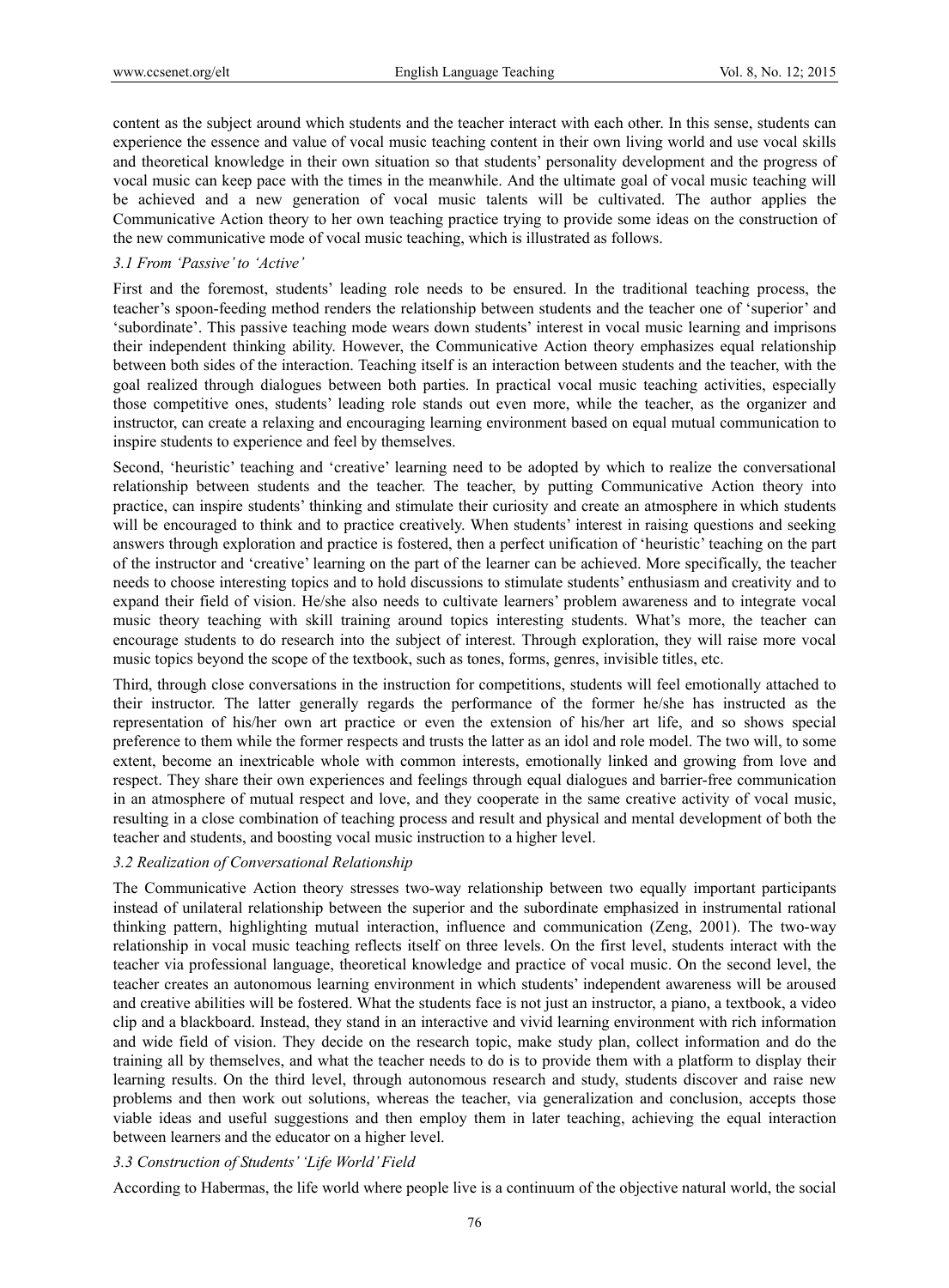world and the subjective emotional world, and all those involved in an interaction can only arrive at mutual understanding in their life world (Habermas, 1994). Learning is not an isolated individual behavior, and the relation between students and the teacher is not a simple teaching-learning one. Only by entering into the life world and integrating into the social and cultural environment can a real interaction be realized between both parties.

Imagination and creativity in vocal music originate from the art's intrinsic innovative nature. Students, in constant pursuit, carefully study basic theories and polish skills, and put what they have learned into practice, making their music activities part of their social life. They then perceive feedback information from society through interactive action, and, based on the information, they adjust and modify their own music activities to realize the sublimation of the art. This is a complete 'emotion-experience-exploration' process. In this process, students integrate the objective natural world, the social world and the subjective emotional world into their living world. Through the adoption of this 'emotion-experience-exploration' teaching mode, the teacher can create a more open, modern and creative context to fully stimulate students' inner learning potential and can offer a more colorful environment to let them, with the wings of imagination, enjoy the experience and appreciate the rich connotation and infinite charm of vocal music.

#### *3.4 Inspection and Discussion of the Effect*

Habermas believes that learning content is not confined to useful technological knowledge; rather, it contains the practical consciousness which plays a decisive role in the interaction between objects (Habermas, 1994). With their leading role respected, the students' learning initiative needs to be fully mobilized and a practical spirit as well as the capability of designing learning strategies on their own need to be developed. Their experiences in the life world are reflected in the intercourse between the teacher and them, who work together to modify and perfect them till ultimately they achieve the constant development and perfection of vocal music.

## **4. Implications**

Vocal music is one of the oldest, the most expressive and appealing art forms. The masterpieces of a country's vocal music all without exception reveal profound cultural, historical and philosophical connotation of this country and show great, unique and endless artistic charm. In vocal music teaching, the teacher should inspire and lead students to design learning subjects according to their own social experiences and based on the grasp of theoretical knowledge and techniques, and then around the subject to think, inquire and explore for the answer. Take 'Orchid Flower', a traditional national vocal music masterpiece in Northern Shaanxi, as an example. It has a beautiful melody and a clear sense of space when it is performed. Students all love it, but they find it difficult to sing it well due to its complexity in skills required to sing it well. When the author, as a college teacher of vocal music, was instructing students, using 'Orchid Flower' as part of the teaching content, instead of emphasizing performance skills, she divided students into several research groups to search historical and cultural information related to this masterpiece, and to design their own research topic around which each member of the group takes a share of the task. After their research, the teacher gave groups individualized guidance, encouraging them to give full play to their artistic imagination and creativity to stage independently dramas, choruses and so forth based on the works. Then she organized a big performance with the whole class in. Such a student-centered teaching mechanism lays stress on students' self awareness and practical learning experience and allows for an honest, sincere and intimate intercourse between learners and the instructor, thus greatly improving the effect of vocal music teaching.

Habermas' Communicative Action theory sheds light on the establishment of a new teaching mode of vocal music, which places great emphasis on students' central role in learning and takes into account their life experiences, creating an open, active, dynamic and two-way teaching environment in which students' artistic quality is enhanced, their inner world is purified, and thus an all-round development is realized alongside the improvement in theoretical knowledge and performance skills. Although the construction of this new teaching mode is still in the preliminary stage, it proves to be a beneficial exploration for the improvement of vocal music teaching effect and the development of talents' quality.

#### **References**

Chunmei, S., & Shun'ai, J. (2008). Exploration and Construction of New Vocal Music Teaching Mode in Yili Normal University. *Journal of Yili Normal University, 4*, 12-14.

- Donglan, Li. (2014). Construction of a New-type Interaction Mode in Vocal Music Teaching. *Journal of Xinghai Conservatory of Music, 2*.
- Habermas, J. (1994). *Communicative Action Theory* (1st ed.). (Vol. 1. pp. 144-210). Chongqing: Chongqing